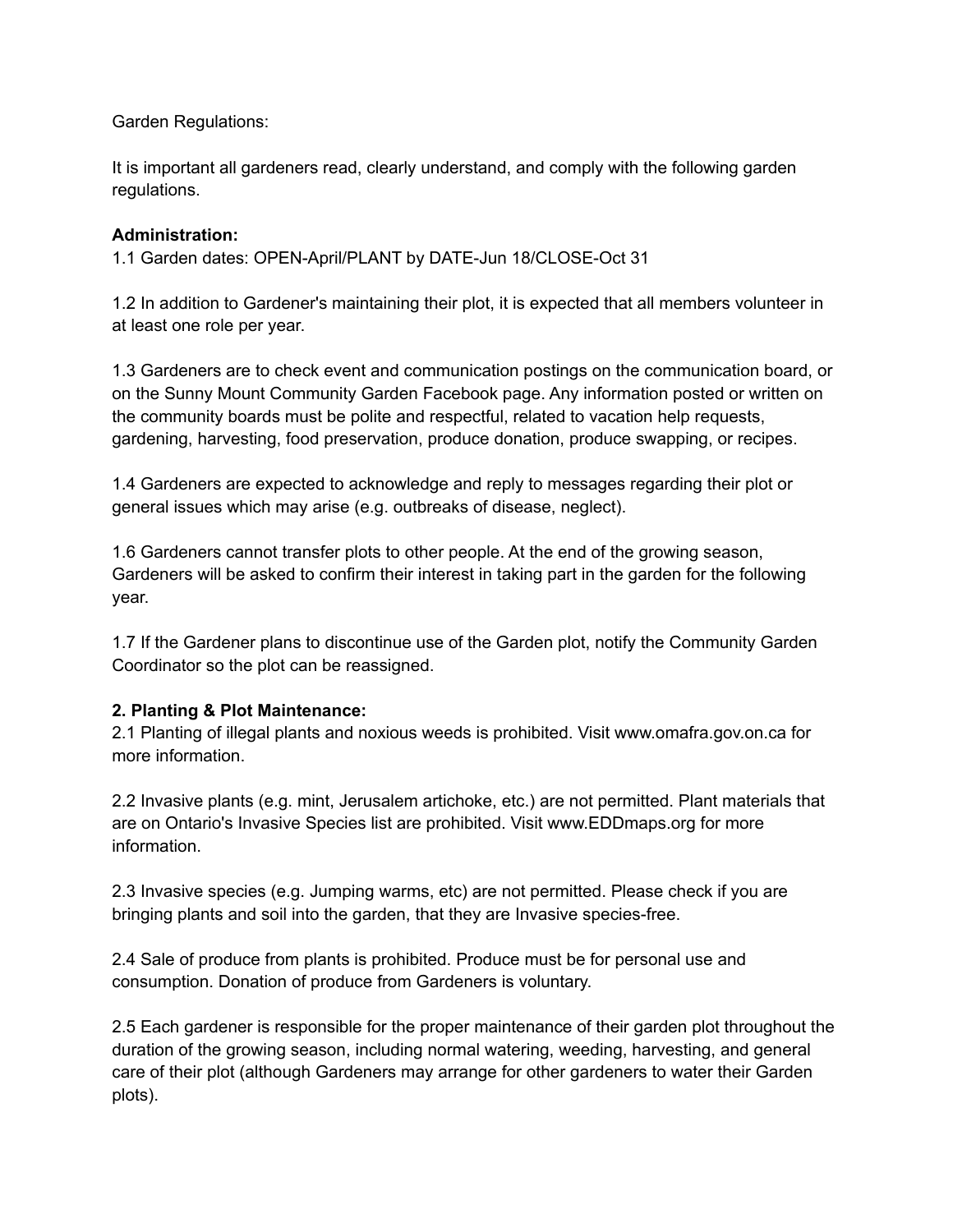2.6 Each Gardener is responsible for providing his/her own tools and equipment unless there are any common use tools that are supplied in the garden shed.

2.7 Garden plots cannot be expanded beyond their measurement or into paths or other plots.

2.8 Installation of any fencing, plant supports, walking boards, tarps, frost blankets or other materials in the Garden plot must be temporary and removed at the end of the garden season, and should not block sunlight from a neighbouring plot.

2.9 Laneways and paths must be kept clear of obstacles. While bicycles, trailers, baby strollers and wagons may be brought inside the Garden plot enclosure, they should not block laneways or paths.

2.10 Gardeners must not apply anything to, or pick anything from, another gardener's plot without that gardener's express approval. Theft of items will result in expulsion from the Garden plot enclosure.

2.11 it is expected that all gardeners keep the pathways around their gardens weed-free.

2.12 On or before the last day of the growing season, all plants, produce, and personal property of the Gardener must be removed from the Garden plot and the Garden plot enclosure, and the Garden plot must be restored to a condition satisfactory to the Society. If such items have not been removed after the growing season, then they will be deemed to have been abandoned and such items will be disposed of at the discretion of the Society and there will be no liability for such disposal. Failure to do so will forfeit your deposit.

2.13 Gardeners who wish to plant winter crops must have completed the following steps on or before October 31st of the current year: Garden Chairperson approve the request and confirm the plot number for the following season, complete and turn in the lease application, and payment for the following growing season. The balance of the plot must be in clean condition.

# **3. Water Usage:**

3.1 Gardeners must ensure that the water tap is shut off at the end of every visit and ensure the water supply is used with respect to avoid needless waste.

3.2 Gardeners must refrain from leaving open containers that may collect stagnant water.

# **4. Garbage/Compost/Recycling:**

4.1 Gardeners must pick up and dispose of litter/recycling in the garbage/recycling bins provided outside the Garden plot enclosure. If no bins are available, then each Gardener is responsible for disposing of their garbage/recycling.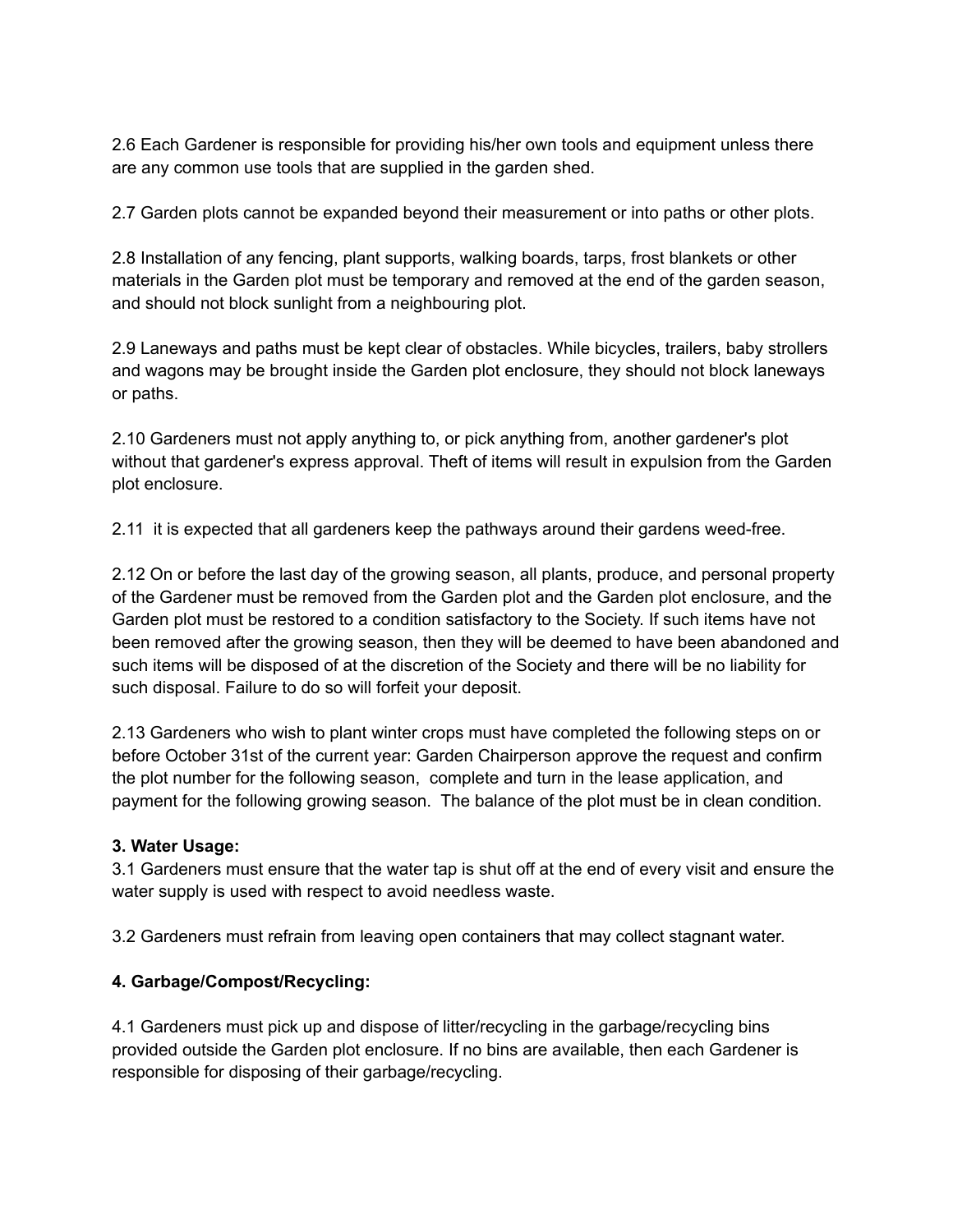4.2 Gardeners may add their plant material to the compost bins provided WITH THE EXCEPTION of weeds, diseased items, invasive materials-these must be disposed of in the garbage bins.

## **5. Security & Safety:**

5.1 Gardening activity must take place during daylight hours.

5.2 Ensure children under 18 years of age are supervised by an adult at all times while in the garden.

5.3 Ensure pets are kept on a leash at all times, in the vicinity of the owner's plot and must not disturb other plots/plot owners while in the garden.

5.4 Each Gardener is responsible for the security and safe-keeping of his/her own tools and equipment. Gardeners should label their property and tidy up tools prior to leaving.

5.5 No lock combinations or key should be given to another person that is not a member of the Sunny Mount Community Garden. Each Gardener shall close and lock the gates and tool shed each time they vacate the garden plot enclosure.

5.6 Gardeners shall be courteous to and considerate of other gardeners. Use of abusive or profane language is prohibited. Smoking, alcohol, and loud music are prohibited.

5.7 Gardeners must report any vandalism, damage, or needed repair of the community garden infrastructure and amenities (e.g. fencing, plot frames, compost, water hose, hose reel, lockbox, shed, etc.) to the Community Garden Coordinator. Gardeners must immediately notify the Community Garden Coordinator by phone/text or email of any issues or unusual activities.

### **6. Outbreaks:**

6.1 Watch for disease and alert the Coordinator immediately of any suspected disease.

6.2 When disease management steps are communicated the Gardener must address the situation within the time indicated by the specific type of outbreak. All gardeners will be given ample time and support in dealing with outbreaks. Assistance will be made available as needed.

6.3 If a gardener refuses to address the situation or is unable to be reached to confirm actions/timeline, it will be assumed that the gardener has abandoned his/her plot and the Society will designate a person to address the situation and then will reallocate the plot to another gardeners

6.4 Any diseased plants/seed/invasive weeds are to be placed in a garbage bag, TIED-with all plant material contained within the bag-and put into the trash bins to prevent contamination of compost or other plots.